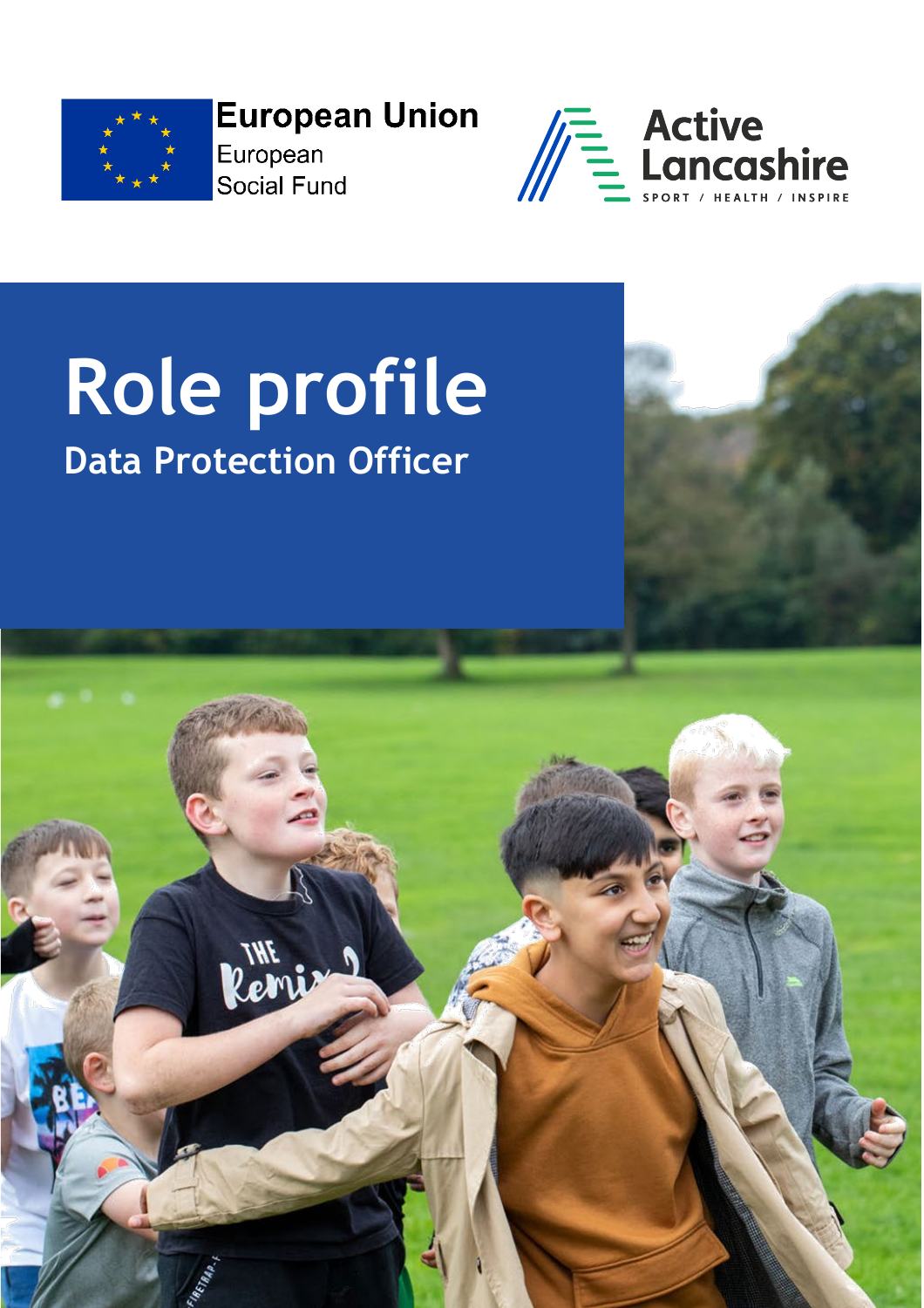# **Role profile**

**Post**  Data Protection Officer

**Salary**

**NJC Scale Point 23-28** 

**£28,226-£32,798**

#### **Location**

Hybrid working, combination of remote working from home and working from the Leyland Office



#### **Reporting to**

Director of Business

#### **Contract**

37 hours, full time, fixed term to 31<sup>st</sup> March 2024

#### **Benefits**

Flexible working hours; free parking (Leyland based roles); access to Local Government Pension Scheme; 33 days holiday inclusive of Bank Holidays plus additional discretionary Christmas Leave; regular wellbeing activities, wellbeing hour and team development activities; A commitment to your professional development

# **About Active Lancashire**

Founded in 2000, Active Lancashire is the strategic lead for sport and physical activity in Lancashire. We are one of 43 Sport England led **Active Partnerships** that drive a sports and physically active delivery system across the country. Our role means that we engage partners, empower communities and enable individuals across the county so that they can reap the benefits of a more physically-active lifestyle.

Together with our partners, we achieve this by leading, facilitating and delivering [life-changing projects](https://www.activelancashire.org.uk/projects) and services across the county that tackle inequalities, transform communities and help people lead happier and more prosperous lives.

By joining our organisation, you will gain a better understanding of local communities and the issues they face, and how our partnership work tackles those issues. Your work will have a direct impact on our communities and bring positive change into people's lives.

### **Our strategy – A Decade of Movement**

In 2021, we launched our new strategy, marking an important moment in our history and an exciting moment for the future of Lancashire. 'A Decade of Movement' is based on the belief that every individual deserves to live an enjoyable and active lifestyle.

The links between increased levels of physical activity and improved health are well known and by getting more active, we know that individuals across the county can transform their lives. Our new strategy highlights that through our partner work and the delivery of our projects and services, we can use the power of physical activity to improve employment rates, decrease levels of deprivation and improve overall health in Lancashire.

We want to see a future where every person has access to, and benefits from a physically-active lifestyle. To learn more, we invite you to watch our strategy [video,](https://youtu.be/DZH4nA8wkc4) or alternatively, you can download the summary document [here.](https://www.activelancashire.org.uk/assets/uploads/downloads/AL-digital%20only.pdf)

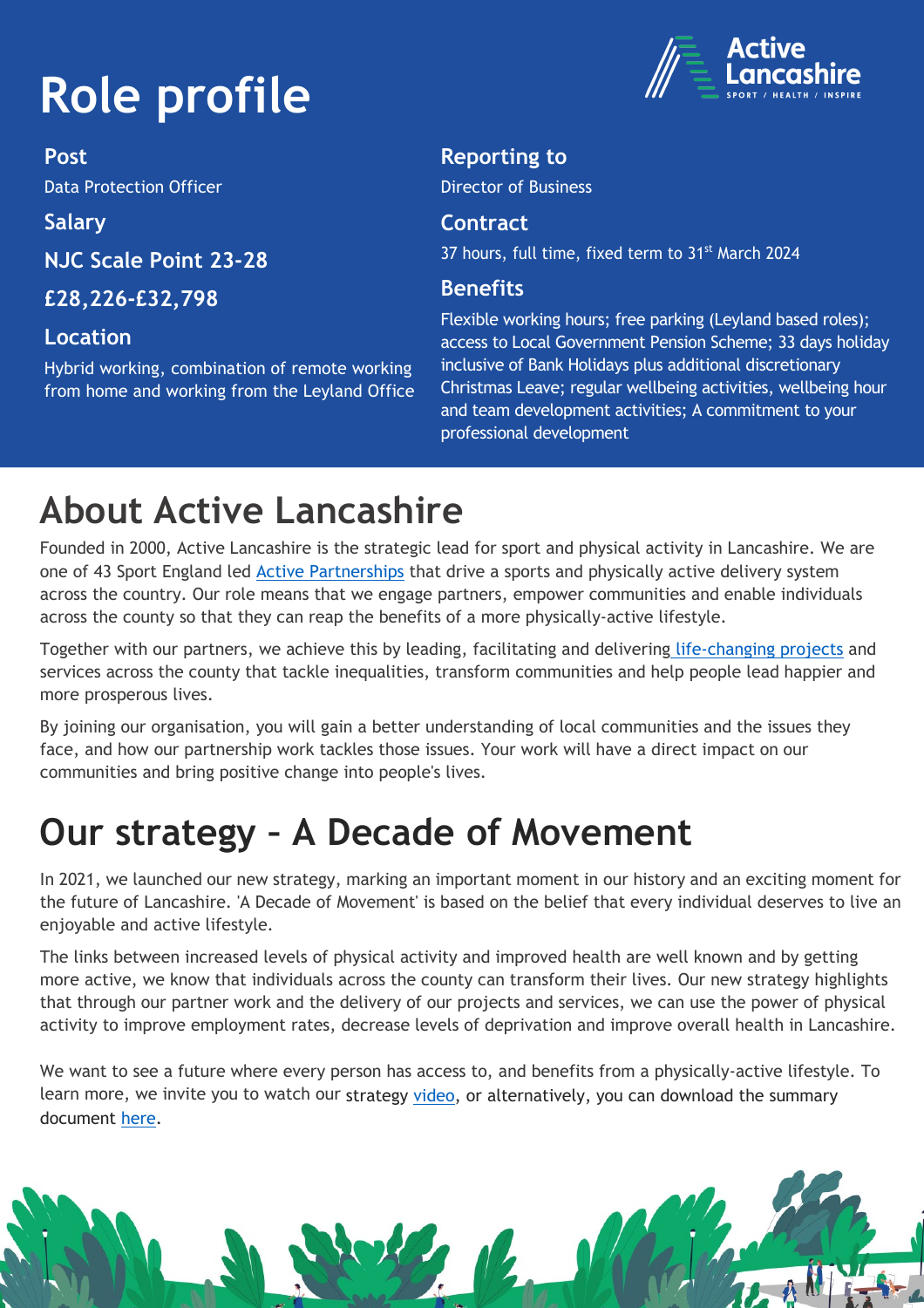### **Our values**

Through living our values, we shape our own culture and influence those around us. We believe in our values and will apply them every day in everything that we do from delivering our projects and services to our participants, engaging with our partners and stakeholders and working together as a team.

If you are applying for a job with Active Lancashire, you will be asked to demonstrate some of the Active Lancashire values and how they would apply in your everyday work. **You may want to think about work experience or volunteering you have done or experiences from your personal life such as helping friends or family.**



## **The role**

Reporting to the Director of Business, this role will be responsible for being the data management and information sharing compliance lead on the Business Health Matters Project, providing data management expertise and communicating records management requirements to Business Health Matters colleagues.

For more information on the Business Health Matters Project, please visit [https://www.businesshealthmatters.org.uk](https://www.businesshealthmatters.org.uk/) and<https://www.youtube.com/watch?v=czKKE7vrWPQ>

This role will also be the lead officer responsible for helping Active Lancashire meet its obligations with regards data protection law, including the General Data Protection Regulation (GDPR) and the Data Protection Act (DPA) 2018. The post holder will work closely with all departments within Active Lancashire, improving their performance through the development and review of key processes related to Data Protection and GDPR. This role will also manage Active Lancashire's document retention schedule, working with department heads to ensure that the information we keep is in line with the law.

The successful candidate will be able to form highly effective working relationships with managers and team members who must understand and follow the DPA and GDPR and develop supportive and constructive relationships with team members within the organisation. In addition, the successful candidate will also form effective relationships as appropriate with our delivery partners and key stakeholders.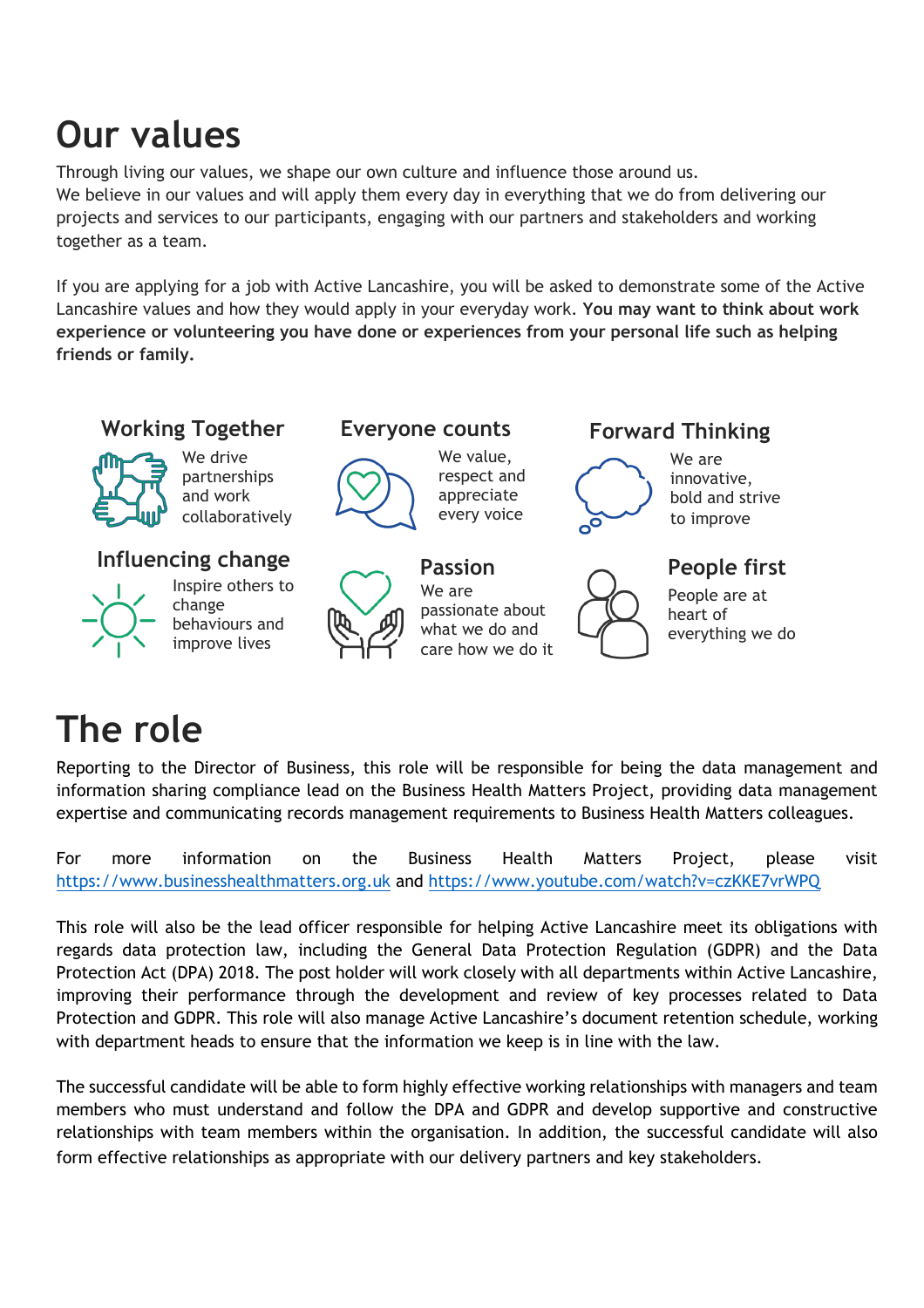

### **Responsibilities**

#### **Business Health Matters Project**

- Act as the Data Protection Officer for Business Health Matters.
- Manage and document the data flows for the Business Health Matters project.
- Work with other joint data controllers of the Business Health Matters Project to ensure that Active Lancashire as "lead controller" complies and conforms with Data Protection/ GDPR and highlight key risks to the Business Health Matters ISCF Executive Committee, working with the Director of Business to develop solutions to mitigate risk.
- Develop, implement and maintain suitable and relevant Data Protection policies and procedures for the Business Health Matters Project.
- Maintain the register of processing activity including the information asset register, contracts register and information sharing agreements.
- Oversee, develop and maintain the processes for responding to requests for information, including Subject Access Request's.
- Develop and maintain the incident reporting process for IG Incidents. Investigate incidents.
- Provide information, advice and guidance to the Business Health Matters Delivery Partner organisations around their contractual obligations relating to Data Protection and GDPR.

#### **Active Lancashire**

- Act as the Data Protection Officer for Active Lancashire and provide periodic reports the Executive Leadership Team and/or Active Lancashire Board.
- Support Active Lancashire to comply and conform with Data Protection/ GDPR and highlight key risks to the Director of Business and work with them to develop solutions to mitigate risk.
- Develop, implement and maintain suitable and relevant Data Protection Policies for Active Lancashire and its projects and services and ensure they are renewed on an annual basis.
- Oversee, develop and maintain the processes for responding to requests for information, including Subject Access Request's.
- Responsible for ensuring that Active Lancashire's Privacy Policy is reviewed and updated.
- Develop and maintain the incident reporting process for IG Incidents. Investigate incidents.
- Ensure all staff complete information governance training and relevant cyber security training.
- Provide support to business functions regarding data protection requirements, including contracts.
- Develop a Data Protection Impact Assessment (DPIA) Tool that can be used with new projects.
- Define, update and maintain Active Lancashire's Archive and retention schedule in line with best practice and requirements from funders.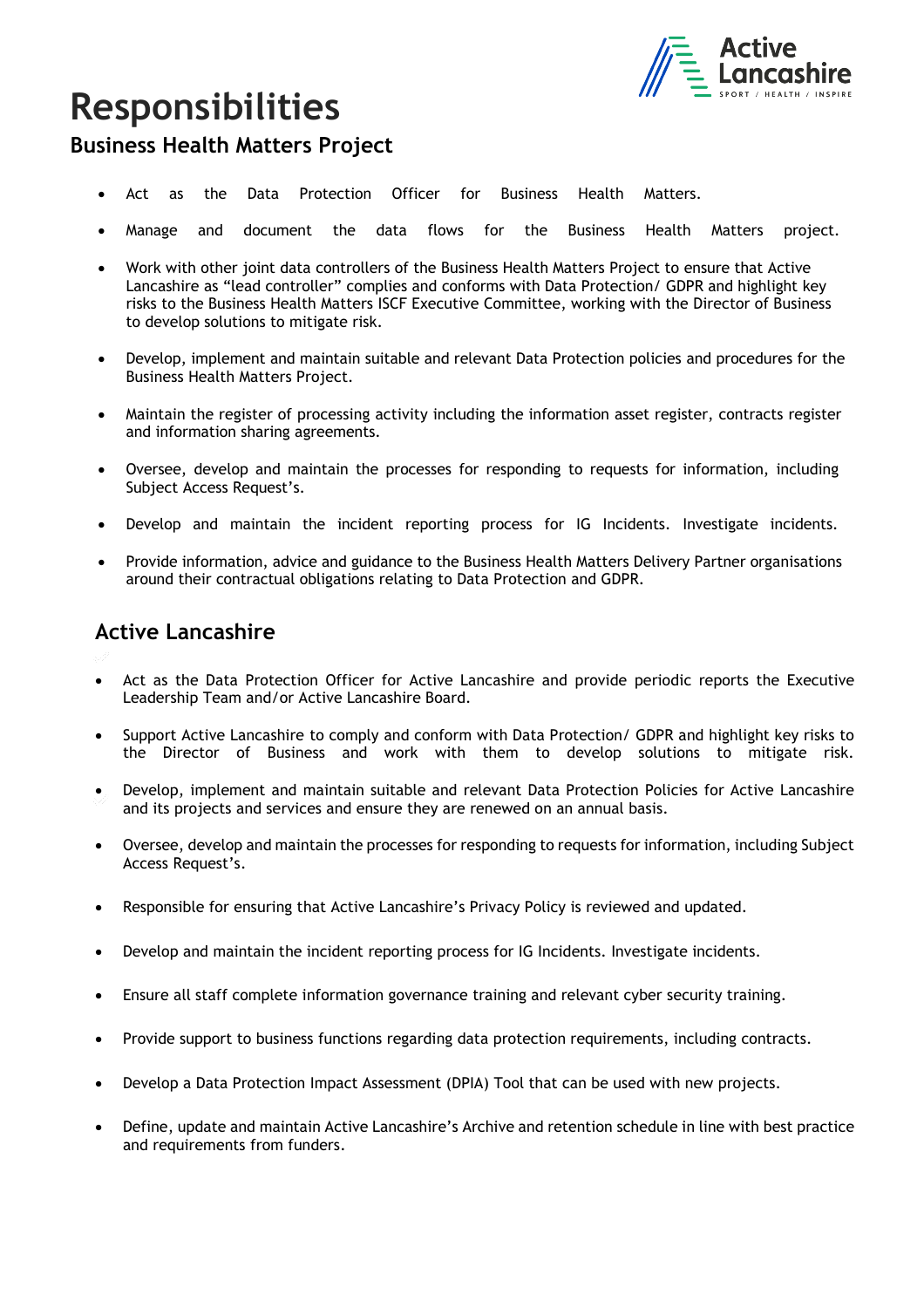

W.

 $\sqrt{2}$ 

### **Person specification**

Applicants will be expected to demonstrate these experience, skills, abilities and attributes.

| Selection criteria                                                                                                                                                                                                                          | Requirement      |
|---------------------------------------------------------------------------------------------------------------------------------------------------------------------------------------------------------------------------------------------|------------------|
| <b>Qualifications and training</b>                                                                                                                                                                                                          |                  |
| A relevant undergraduate qualification                                                                                                                                                                                                      | Essential        |
| A relevant data protection qualification e.g. GDPR/ Data Protection Practitioner<br>Certificate or demonstrable, relevant experience                                                                                                        | <b>Essential</b> |
| <b>Experience</b>                                                                                                                                                                                                                           |                  |
| Previous practical experience of dealing with data protection issues in an operational<br>environment                                                                                                                                       | <b>Essential</b> |
| Experience of developing, implementing and maintaining policies and procedures                                                                                                                                                              | Essential        |
| The ability to analyse legislative requirements and relate these to organisational<br>practises and solutions                                                                                                                               | Essential        |
| Experience of influencing people at all levels internally and externally                                                                                                                                                                    | Essential        |
| Experience of managing data incidents and breaches                                                                                                                                                                                          | Essential        |
| Experience with NHS Information Governance - Data Protect & Security Management,<br>Code of Practice - Confidentiality                                                                                                                      | Desirable        |
| Experience of working in a health or social care environment                                                                                                                                                                                | Desirable        |
| Skills, knowledge and attributes                                                                                                                                                                                                            |                  |
| Ability to deal with highly sensitive information in a practical and discreet way                                                                                                                                                           | <b>Essential</b> |
| Ability to form highly effective working relationships with managers and team members<br>who must understand and follow the DPA and GDPR and develop supportive and<br>constructive relationships with team members within the organisation | <b>Essential</b> |
| Ability to present information, verbally and in writing, in a clear and concise manner,<br>with excellent attention to detail to staff at all levels.                                                                                       | <b>Essential</b> |
| Excellent communication and interpersonal skills with a proven ability to work<br>collaboratively and build rapport, confidence and trust quickly with a wide range of<br>people.                                                           | Essential        |
| Ability to work with minimal supervision, manage own workload and take responsibility<br>for achieving results                                                                                                                              | Essential        |
| Experience of working to tight deadlines and be able to prioritise workload                                                                                                                                                                 | <b>Essential</b> |